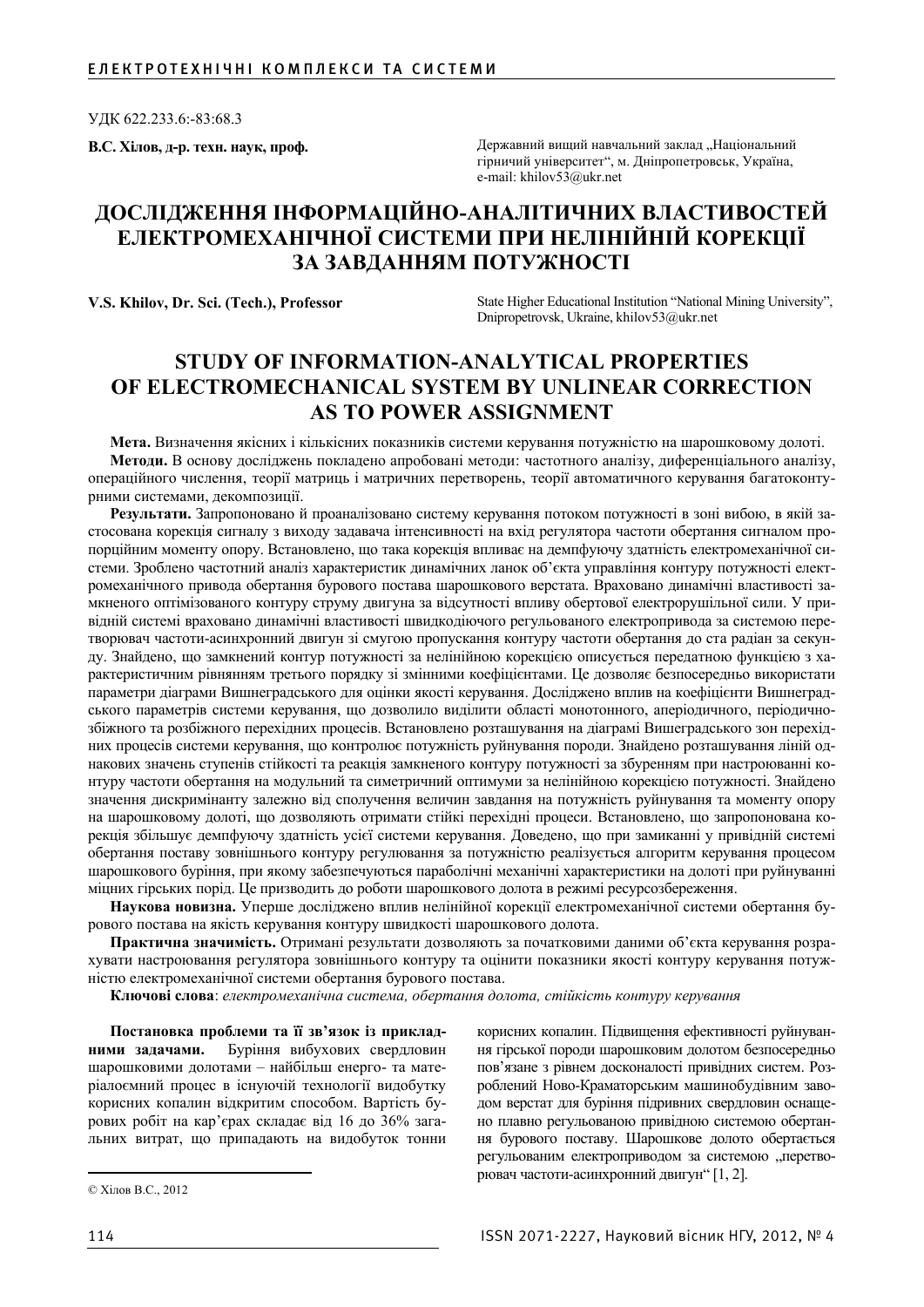Аналіз досліджень і публікацій. Введення постійно увімкненого зовнішнього контуру контролювання потужності [3, 4] дозволяє ефективно підтримувати на заданому рівні потужність привідної системи при проходці у міцних породах, але ускладнює реалізацію жорстких механічних характеристик при бурінні по м'яким і зруйнованим гірським породам. Для усунення такого недоліку запропонуємо та дослідимо систему керування потужністю з використанням регулятора, що забезпечує роботу привода з автоматичним переходом як на жорсткі, так і на м'які механічні характеристики на шарошковому долоті.

Для цієї мети сигнал, що задає на вході регулятора ектрорушійну силу (ЕРС) (частоти обертання), поділимо на сигнал, пропорційний моменту опору на шарошковому долоті. Цей сигнал може бути ідентифікований астатичним спостерігачем, тоді він буде відповідати в точності моменту опору на долоті в зоні вибою. Для спрощення припускаємо, що поточні значення частоти обертання та ЕРС, а також поперечна складова струму статора асинхронного двигуна й момент опору – пропорційні один одному. На першому етапі досліджень впливом оборотної ЕРС і крутильними коливаннями бурової колони на контури керування зневажаємо. За таких припущень функціональна схема привідної системи за каналом керування приводиться до вигляду, що наведено на рис. 1.

Постановка задачі дослідження. Оцінимо особливості інформаційно-аналітичних властивостей електромеханічної системи з нелінійною корекцією потужності на валу двигуна, що дозволить реалізувати параболічні механічні характеристики на шарошковому долоті.

Основний матеріал і результати дослідження. Для дослідження динаміки системи регулювання визначаємо сигнал на вході замкненого контуру частоти обертання

$$
\frac{P_3(p)}{\omega(p) \cdot T_{EM} \cdot p^2 \cdot K_M} = \frac{\omega(p)}{W_{3KIII}(p)},
$$

звідки квадрат зображення частоти обертання має вигляд

$$
\omega^{2}(p) = \frac{W_{3KIII}(p) \cdot P_{3}(p)}{K_{M} \cdot T_{EM} \cdot p^{2}} = \frac{P_{3}(p)}{K_{III} \cdot K_{M} \cdot T_{EM} \cdot p^{2} \cdot a_{u} \cdot \sigma_{u} \cdot (p + 1 / a_{u} / \sigma_{u})}
$$

і власне зображення частоти обертання дорівнює

$$
\omega(p) = \sqrt{\frac{P_3(p)}{K_{\mu\mu} \cdot K_M \cdot T_{\mu\mu} \cdot \sigma_{u\mu} \cdot \sigma_{u\mu} \cdot p} \cdot \frac{1}{p} \cdot \frac{1}{\sqrt{p+1/a_{u}/\sigma_{u\mu}}},
$$

 $\alpha(p)$  – зображення частоти обертання;  $W_{3KIII}(p)$  – передатна функція замкненого оптимізованого контуру швидкості;  $P_3(p)$  – сигнал задання;

 $a_{u}$ ,  $\sigma_{u}$  – коефіцієнт налаштування контуру швидкості та мала некомпенсуєма контуру швидкості.



Рис. 1. Функціональна схема системи електропривода за каналом керування з контролюванням потуж*ності на вихідному валу: К<sub>III</sub> – передатний кое-* $\phi$ іцієнт давача швидкості;  $T_{EM}$  — електромеха- $Hi$ часу; *р* – оператор Лапласа; *К*<sub>М</sub> – передатний коефіцієнт електромеханічної данки;  $W_{3KIII}(p)$  – передатна функція замкненого  $i$ *итимізованого контуру струму;*  $W_{PIII}(p) - ne$  $pe\delta$ атна функиія регулятора швидкості

Оригінали множників визначаємо з табличних функцій

$$
\frac{1}{p} \to 1; \frac{1}{\sqrt{p}} \to \frac{1}{\sqrt{\pi \cdot t}}; \frac{1}{\sqrt{p+1/a_{u1}}/\sigma_{u1}} \to \frac{e^{-\frac{1}{a_{u1}}\sigma_{u1}}t}{\sqrt{\pi \cdot t}},
$$

 $\mu$ е  $t$  – поточний час.

Для знахолження оригіналу частоти обертання використовуємо операцію згортки двох функцій в області дійсного змінного

$$
\omega(t) = 1 * \frac{e^{-\frac{t}{a_{uu}\sigma_{uu}}}}{\sqrt{\pi \cdot t}} = \int_{0}^{t} \frac{e^{-\frac{\tau}{a_{uu}\sigma_{uu}}}}{\sqrt{\pi \cdot \tau}} \cdot d\tau,
$$

де  $\tau$  – параметр інтегрування.

 $\text{Після}$  підстановки  $\tau/(a_{\mu} \cdot \sigma_{\mu}) = x,$ 

1

 $d\tau = a_{\mu\nu} \cdot \sigma_{\mu\nu} \cdot dx$  оригінал частоти обертання знаходиться як інтегральне співвідношення виду

$$
\omega(t) = \int_0^{\frac{t}{a_{ui}\sigma_{ui}}} \frac{e^{-x}}{\sqrt{\pi \cdot a_{ui} \cdot \sigma_{ui} \cdot x}} \cdot a_{ui} \cdot \sigma_{ui} \cdot dx =
$$

$$
= \sqrt{\frac{a_{ui} \cdot \sigma_{ui}}{\pi} \cdot \int_0^{\frac{t}{a_{ui}\sigma_{ui}}} \frac{e^{-x}}{\sqrt{x}} \cdot dx}
$$

Далі застосовуємо неповну гама-функцію

.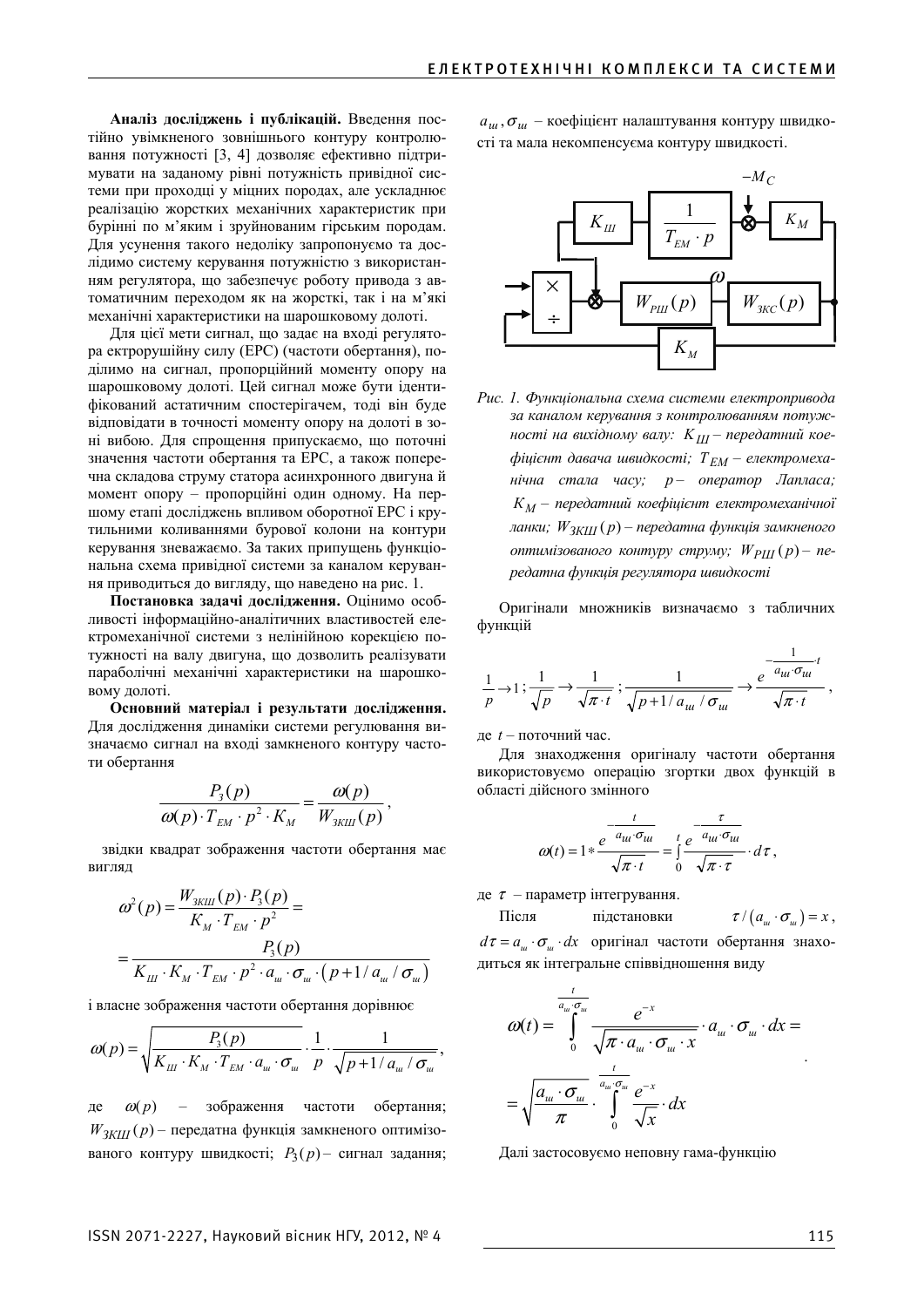$$
\gamma(a,x) = \int_{0}^{x} e^{-t} \cdot t^{a-1} \cdot dt
$$

У розглянутому випадку  $a = 1/2$ , тобто

$$
\gamma\left(\frac{1}{2},x\right) = \int_{0}^{x} \frac{e^{-x}}{\sqrt{x}} \cdot dx.
$$

Остаточно оригінал частоти обертання за каналом керування приймає вигляд

$$
\omega(t) = \sqrt{\frac{a_{u} \cdot \sigma_{u}}{\pi}} \cdot \gamma \left(\frac{1}{2}, \frac{t}{a_{u} \cdot \sigma_{u}}\right).
$$

Передатна функція за каналом збурення без нелінійної корекції потужності з ПІ-регулятором частоти обертання (контур струму – аперіодична ланка) має вигляд

$$
\frac{M(p)}{M_C(p)} = \frac{p \cdot a_u \cdot b_u \cdot T_C + 1}{p \cdot a_u \cdot b_u \cdot T_C \cdot [a_u \cdot T_C \cdot p \cdot (T_C \cdot p + 1) + 1] + 1},
$$

 $\text{Re } M(p)$  – крутний момент;  $M_C(p)$  – момент опору на долоті;  $T_{\text{C}}$  – стала часу контуру струму.

Корекція за завданням потужності змінює передатну функцію системи керування за каналом збурення (рис. 2), причому вона буде залежати від динамічної характеристики регулятора частоти обертання

$$
\frac{M(p)}{M_C(p)} = \frac{W_{POKIII}(p)}{1 + W_{POKIII}(p) \cdot \frac{P_3(p)}{M(p)} \cdot \frac{T_{EM}}{K_{III}}},
$$

де *W<sub>POKIII</sub>* – передатна функція розімкненого оптимізованого контуру швидкості.



Рис. 2. Функціональна схема системи електропривода за каналом збурення з контролюванням потужності на вихідному валу

Для системи керування з П-регулятором частоти обертання

$$
\frac{M(p)}{M_C(p)} = \frac{1}{a_w \cdot T_C^2 \cdot p^2 + \left(a_w \cdot T_C + \frac{P_3(p)}{M(p)} \cdot \frac{T_{EM}}{K_{III}}\right) \cdot p + 1}
$$

і при використанні ПІ-регулятора

( ) ( ) ( ) 1 ( ) 111 ( ) <sup>1</sup> ( ) *ɲ ɲ T C ɲɲɋ ɲɋ ɋ Ɂ ȿɆ ɲɲɋ ɒ M p pa b T M p pa b T pa T T p P p <sup>Ɍ</sup> pa b T <sup>Ɇ</sup> <sup>p</sup> <sup>Ʉ</sup>* ⋅⋅⋅+ = = ⋅ ⋅ ⋅ ⋅ ⋅ ⋅ ⋅ ⋅ + + ++ ª º ¬ ¼ + ⋅ ⋅ ⋅ +⋅ ⋅

$$
= \frac{p \cdot a_{u} \cdot b_{u} \cdot T_{C} + 1}{p^{3} \cdot a_{u}^{2} \cdot b_{u} \cdot T_{C}^{3} + p^{2} \cdot \begin{pmatrix} a_{u}^{2} \cdot b_{u} \cdot T_{C}^{2} + \\ + a_{u} \cdot b_{u} \cdot T_{C} \cdot \frac{P_{3}(p)}{M(p)} \cdot \frac{T_{EM}}{K_{III}} \end{pmatrix} +
$$

$$
+ p \cdot \left( a_{u} \cdot b_{u} \cdot T_{C} + \frac{P_{3}(p)}{M(p)} \cdot \frac{T_{EM}}{K_{III}} \right) + 1.
$$

Характеристичне рівняння передатної функції за каналом збурення, із застосуванням ПІ-регулятора частоти обертання, описується поліномом третього порядку

$$
p^{3} \cdot a_{u}^{2} \cdot b_{u} \cdot T_{C}^{3} + p^{2} \cdot \begin{pmatrix} a_{u}^{2} \cdot b_{u} \cdot T_{C}^{2} + \\ + a_{u} \cdot b_{u} \cdot T_{C} \cdot \frac{P_{3}(p)}{M(p)} \cdot \frac{T_{EM}}{K_{III}} \end{pmatrix} + \\ + p \cdot \left( a_{u} \cdot b_{u} \cdot T_{C} + \frac{P_{3}(p)}{M(p)} \cdot \frac{T_{EM}}{K_{III}} \right) + 1 = 0.
$$
 (1)

У характеристичне рівняння вводимо нову змінну

$$
p = q \cdot \sqrt[3]{\frac{1}{a_{\scriptscriptstyle u \scriptscriptstyle u}^2 \cdot b_{\scriptscriptstyle u \scriptscriptstyle v} \cdot T_c^3}} \,,
$$

що дозволяє привести рівняння (1) до нормованого виду

$$
q^3 + A \cdot q^2 + B \cdot q + 1 = 0, \tag{2}
$$

де коефіцієнти

$$
A = \frac{a_{u}^{2} \cdot b_{u} \cdot T_{C}^{2} + a_{u} \cdot b_{u} \cdot T_{C} \cdot \frac{P_{3}(p)}{M(p)} \cdot \frac{T_{EM}}{K_{III}}}{\sqrt[3]{(a_{u}^{2} \cdot b_{u} \cdot T_{C}^{3})^{2}}},
$$

$$
B = \frac{a_{u} \cdot b_{u} \cdot T_{C} + \frac{P_{3}(p)}{M(p)} \cdot \frac{T_{EM}}{K_{III}}}{\sqrt[3]{a_{u}^{2} \cdot b_{u} \cdot T_{C}^{3}}}
$$

€ параметрами Вишеградського.

Необхілні умови віл'ємності лійсних частин коренів характеристичного рівняння наступні:  $A > 0$ ,  $B > 0$  **i**  $A \cdot B > 1$ . Якщо перші дві умови наявні, то третю необхідно перевірити

116 ISSN 2071-2227, Науковий вісник НГУ, 2012, № 4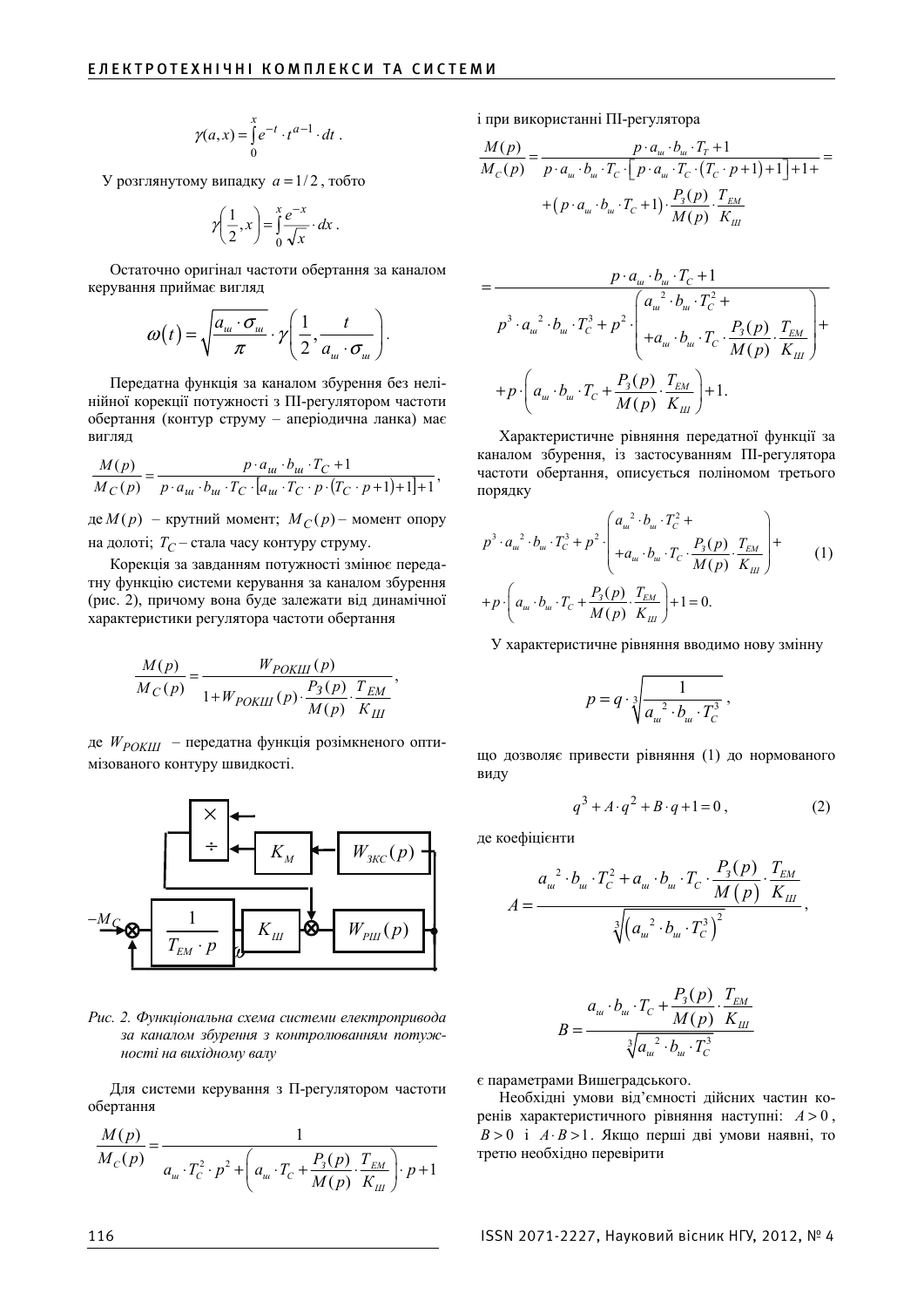$$
A \cdot B = \frac{\left(a_{u}^{2} \cdot b_{u} \cdot T_{C}^{2} + a_{u} \cdot b_{u} \cdot T_{C} \cdot \frac{P_{3}(p)}{M(p)} \cdot \frac{T_{EM}}{K_{III}}\right) \cdot \left(a_{u} \cdot b_{u} \cdot T_{C} + \frac{P_{3}(p)}{M(p)} \cdot \frac{T_{EM}}{K_{III}}\right)}{a_{u}^{2} \cdot b_{u} \cdot T_{C}^{3}} > 1;
$$

$$
\left(\frac{P_3(p)}{M(p)} \cdot \frac{T_{EM}}{K_{III}}\right)^2 + a_w \cdot T_C \cdot (b_w + 1) \cdot \frac{P_3(p)}{M(p)} \cdot \frac{T_{EM}}{K_{III}} + a_w \cdot T_C^2 \cdot (a_w \cdot b_w - 1) > 0,
$$

звідки корінь квадратного тричлена

$$
\frac{P_3(p)}{M(p)} \cdot \frac{T_{EM}}{K_{III}} = -0, 5 \cdot a_w \cdot T_C \cdot (b_w + 1) \cdot \frac{(1 + \sqrt{1 - \frac{4 \cdot (a_w \cdot b_w - 1)}{a_w \cdot (b_w + 1)^2}})}.
$$

Оскільки мінімальне значення коефіцієнтів налаштування  $a_{\mu}$ ,  $b_{\mu}$  не може бути менше одиниці, то, відповідно, і добуток цих коефіцієнтів не може бути менше одиниці, тобто  $a_w \cdot b_w > 1$ , при цьому виконується умова

$$
\sqrt{1 - \frac{4 \cdot (a_{u\cdot} \cdot b_{u\cdot} - 1)}{a_{u\cdot} (b_{u\cdot} + 1)^2}} < 1
$$

тобто обидва корені квадратного тричлена лежать у від'ємній області дійсних значень  $P_3(p) \cdot T_{EM}$  /  $(M(p) \cdot K_{III})$  комплексної площини.

Звідси виходить, що завдання на потужність буріння з контролюванням поточного моменту опору на шарошковому долоті  $P_3(p) \cdot T_{EM} / (M(p) \cdot K_{III})$ повинні бути додатними величинами.

Враховуючи, що завдання на потужність руйнування має завжли лолатне значення, і реактивний момент опору на шарошковому долоті знакопостійний, то умова *A*⋅ *B* >1 виконується завжди. Таким чином, введення корегувального зв'язку за моментом опору на вхід регулятора частоти обертання не порушує стійкості системи керування.

Залежно від дискримінанту рівняння (2)

$$
D = A^{2} \cdot B^{2} - 4 \cdot (A^{3} + B^{3}) + 18 \cdot A \cdot B - 27 =
$$
\n
$$
= \frac{b_{u}}{T_{C}^{2} \cdot \sqrt[3]{a_{u}^{2} \cdot b_{u}}} \cdot \left(\frac{P_{3}(p)}{M(p)} \cdot \frac{T_{EM}}{K_{III}}\right)^{4} + \left(\frac{1 + b_{u}}{T_{C}^{2} \cdot \sqrt[3]{a_{u}^{2} \cdot b_{u}}} - 4 \cdot \frac{a_{u}^{3} \cdot b_{u}^{3} \cdot T_{C}^{3} + 1}{a_{u}^{2} \cdot b_{u} \cdot T_{C}^{3}}\right).
$$

$$
\begin{pmatrix}\n\frac{P_3(p)}{M(p)} \cdot \frac{T_{EM}}{K_{III}} \\
\frac{1}{M(p)} \cdot \frac{T_{EM}}{K_{III}}\n\end{pmatrix}^3 + \left(\frac{P_3(p)}{M(p)} \cdot \frac{T_{EM}}{K_{III}}\right)^2.
$$
\n
$$
\begin{pmatrix}\n\frac{1+b_u+2 \cdot a_u^2 \cdot b_u^2 \cdot T_C^2}{T_C^2 \cdot \sqrt[3]{a_u^2 \cdot b_u}} - 4 \cdot \frac{3 \cdot a_u^3 \cdot b_u^2 \cdot T_C^3 + 3}{a_u \cdot T_C^2} + \frac{1}{T_C} \\
+ 18 \cdot \frac{1}{a_u \cdot T_C^3 \cdot \sqrt[3]{a_u^2 \cdot b_u}} \\
\frac{2 \cdot a_u^3 \cdot b_u^2 \cdot T_C \cdot (1+b_u)}{\sqrt[3]{a_u^2 \cdot b_u}} - 4 \cdot \frac{3 \cdot a_u^2 \cdot b_u \cdot T_C + 3 \cdot b_u}{T_C} + \frac{1}{T_C} \\
+ 18 \cdot \frac{1+b_u}{T_C^2 \cdot \sqrt[3]{a_u^2 \cdot b_u}} \\
\frac{P_3(p)}{M(p)} \cdot \frac{T_{EM}}{K_{III}} + \frac{b_u \cdot (a_u \cdot T_C^2 + 1)}{T_C^2 \cdot \sqrt[3]{a_u^2 \cdot b_u}} - 4 \cdot a_u^4 \cdot b_u^2 \cdot T_C^3 + \frac{a_u \cdot b_u}{T_C \cdot \sqrt[3]{a_u^2 \cdot b_u}} - 27
$$

корені характеристичного рівняння можуть бути дійсними і різними (D > 0, аперіодичний перехідний процес), дійсними, два з яких кратні ( $D = 0$ , граничний аперіодичний перехідний процес), один корінь дійсний і два комплексно-сполучених ( $D < 0$ , коливальний перехідний процес).

Для початкових значень коефіцієнтів

$$
a_{\mu} = b_{\mu} = 2; T_C = 2 \cdot 10^{-4} c; T_{EM} = 0, 12c; K_{III} = 1
$$

сигналу завдання на потужність руйнування породи та моменту опору на долоті граничне значення дискримінанта ( *D* = 0 ) визначає чисельне значення

$$
\frac{P_3(p)}{M(p)} \cdot \frac{T_{EM}}{K_{III}} = 1,8 \cdot 10^{-3} \text{ a}60
$$

$$
P_3(p) = 1,5 \cdot 10^{-2} \cdot M(p),
$$

тобто для одного дійсного та двох комплексносполучених (D<0) коренів необхідна й достатня умова  $P_3(p)$ <1,5⋅10<sup>-2</sup>⋅ $M(p)$ , а для трьох різних дійсних коренів ( $D > 0$ )  $P_3(p) > 1, 5 \cdot 10^{-2} \cdot M(p)$ .

Pозподіл коренів на площині  $P_3(p)(M_c(p))$  показано на рис. 3. З умови того, що момент неробочого ходу привода обертання не перевищує 10% від номінального моменту двигуна, то вже при завданні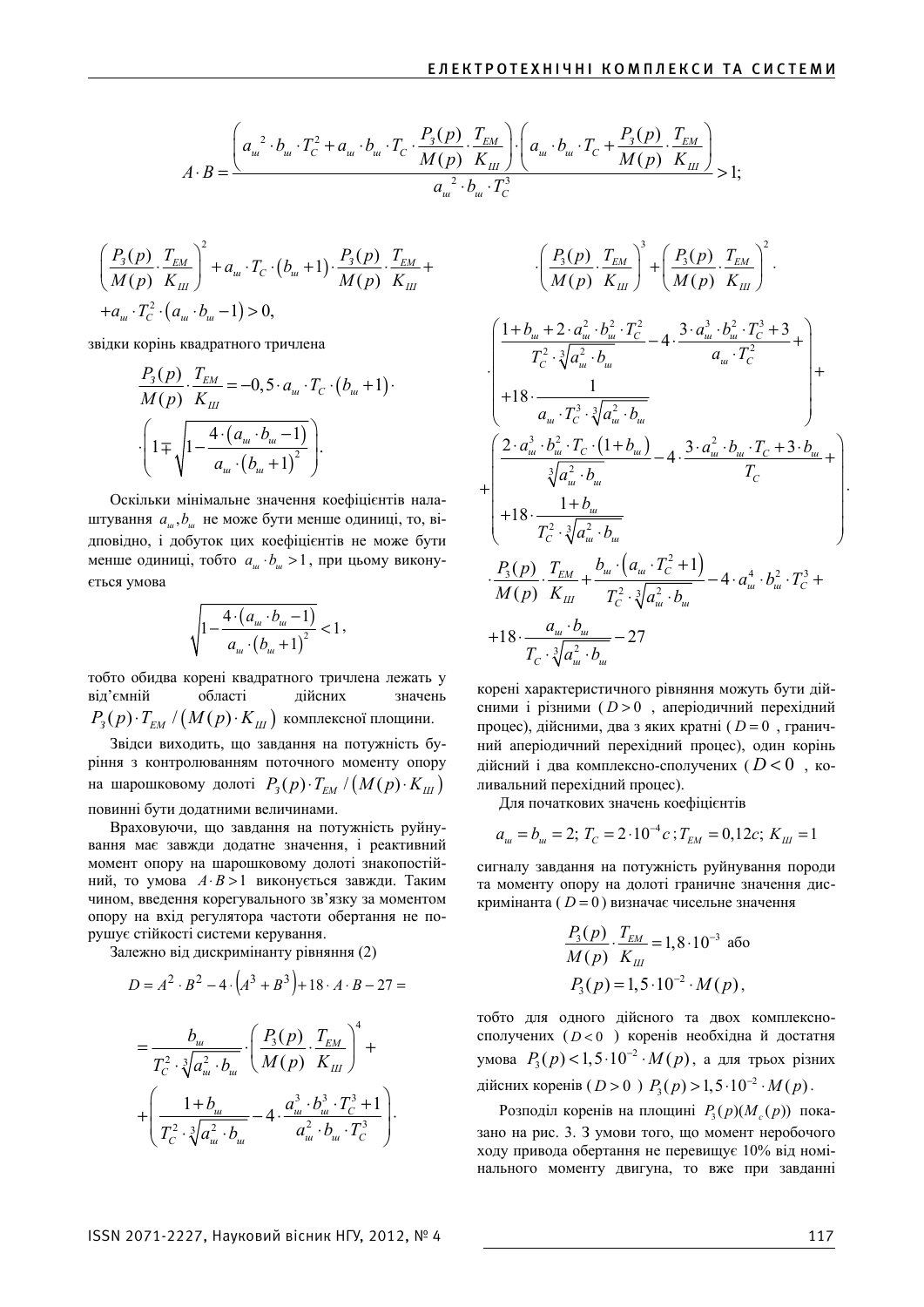$P_3 \geq 1, 5 \cdot 10^{-3} \cdot P_{3H}$  ( $P_{3H}$  – завдання на номінальну потужність руйнування породи) остання нерівність буде справедливою. Це означає, що практично у всьому діапазоні зміни моменту опору на шарошковому долоті і завданні на потужність руйнування породи перехідні процеси за збуренням у системі керування з ПІ-регулятором частоти обертання і корекцією за потужністю будуть мати монотонний аперіодичний характер, тобто

$$
A \cdot B = a_{u} \cdot b_{u} + \left(\frac{1}{T_{C}} + \frac{1}{b_{u} \cdot T_{C}}\right) \cdot \frac{P_{3}(p)}{M(p)} \cdot \frac{T_{EM}}{K_{III}} + \frac{1}{a_{u} \cdot T_{C}^{2}} \cdot \left(\frac{P_{3}(p)}{M(p)} \cdot \frac{T_{EM}}{K_{III}}\right)^{2} > 1.
$$



Рис. 3. Значення дискримінанту залежно від сполучення величин завдання на потужність руйнування і моменту опору на шарошковому долоті

Мінімальні значення коефіцієнтів Вишеградського (рис. 4)

$$
A_{\min} = \frac{a_{\mu}^2 \cdot b_{\mu} \cdot T_T^2}{\sqrt[3]{(a_{\mu}^2 \cdot b_{\mu} \cdot T_C^3)^2}} = \sqrt[3]{a_{\mu}^2 \cdot b_{\mu}}
$$
\n
$$
B_{\min} = \frac{a_{\mu} \cdot b_{\mu} \cdot T_C}{\sqrt[3]{a_{\mu}^2 \cdot b_{\mu} \cdot T_C^3}} = \sqrt[3]{a_{\mu} \cdot b_{\mu}^2}
$$

визначаються з початкових значень при нульовому сигналі, що є завданням на вході системи керування, тобто лінія GH при коефіцієнтах налаштування  $a<sub>w</sub> = b<sub>w</sub> = 1$  починається на межі стійкості, а при  $a<sub>w</sub> = b<sub>w</sub> = 2$  лежить в області стійкого перехідного процесу. Тобто, необхідна й достатня умова збереження стійкості системи керування не порушується при введенні нелінійного регулятора потужності. Лінія GH – це геометричне місце точок вершин парабол, що належать параболам, при поточних значеннях завдання на потужність руйнування породи  $P_3$  і моменту опору на долоті, що дорівнює у статиці крутному моменту двигуна  $M$ .



Рис. 4. Розташування на діаграмі Вишеградського зон перехідних процесів системи керування, що контролює потужність руйнування породи

Для визначення ліній рівних ступенів стійкості припускаємо, що *q* = −η<sub>0</sub> – найближчий до нуля корінь (ступінь стійкості), тоді зміщене нормоване характеристичне рівняння приймає вигляд

$$
q^3 + A \cdot q^2 + B \cdot q + 1 = (q + \eta_0) \cdot P_2(q) ,
$$

$$
\text{Re } P_2(q) = q^2 + (A - \eta_0) \cdot q + \left[ B - \eta_0 \cdot (A - \eta_0) \right].
$$

 $\text{Hictr}$ я виділення  $P_2(q)$  отримуємо залишок  $[1 - [B - \eta_0 \cdot (A - \eta_0)] \cdot \eta_0$ , що повинен дорівнювати нулю, а саме

$$
1 - \begin{bmatrix} a_{u} \cdot b_{u} \cdot T_{C} + \frac{P_{3}(p)}{M(p)} \cdot \frac{T_{EM}}{K_{III}} \\ \frac{\sqrt[3]{a_{u}}^{2} \cdot b_{u} \cdot T_{C}^{3}}{\sqrt[3]{a_{u}}^{2} \cdot b_{u} \cdot T_{C}^{2}} + \\ -\eta_{0} \cdot \begin{bmatrix} a_{u}^{2} \cdot b_{u} \cdot T_{C}^{2} + \\ +a_{u} \cdot b_{u} \cdot T_{C} \cdot \frac{P_{3}(p)}{M(p)} \cdot \frac{T_{EM}}{K_{III}} \\ \frac{\sqrt[3]{(a_{u}^{2} \cdot b_{u} \cdot T_{C}^{3})^{2}}}{\sqrt[3]{(a_{u}^{2} \cdot b_{u} \cdot T_{C}^{3})^{2}}} \end{bmatrix} \cdot \eta_{0} = 0.
$$

Звідки й одержуємо рівняння ліній з однаковими значеннями стійкості

$$
\frac{P_3(p)}{M(p)} \cdot \frac{T_{EM}}{K_{III}} = \frac{\left(\eta_0^3 - \eta_0^2 \cdot \sqrt[3]{a_{u_u}^2 \cdot b_{u_u} + \sqrt[3]{a_{u_u} \cdot b_{u_u}^2} \cdot \eta_0} - 1\right)}{\left(\eta_0 \cdot \frac{1}{T_C} \sqrt[3]{\frac{b_{u_u}}{a_{u_u}} - \frac{1}{T_C \cdot \sqrt[3]{a_{u_u}^2 \cdot b_{u_u}}}}\right)}.
$$

На підставі останніх рівнянь, задаючи різні значення  $\eta_0 = const$ , побудовані лінії з однаковими значеннями нормованого ступеня стійкості (рис. 5). Лінія  $\eta_0 = 0$  збігається з межею стійкості.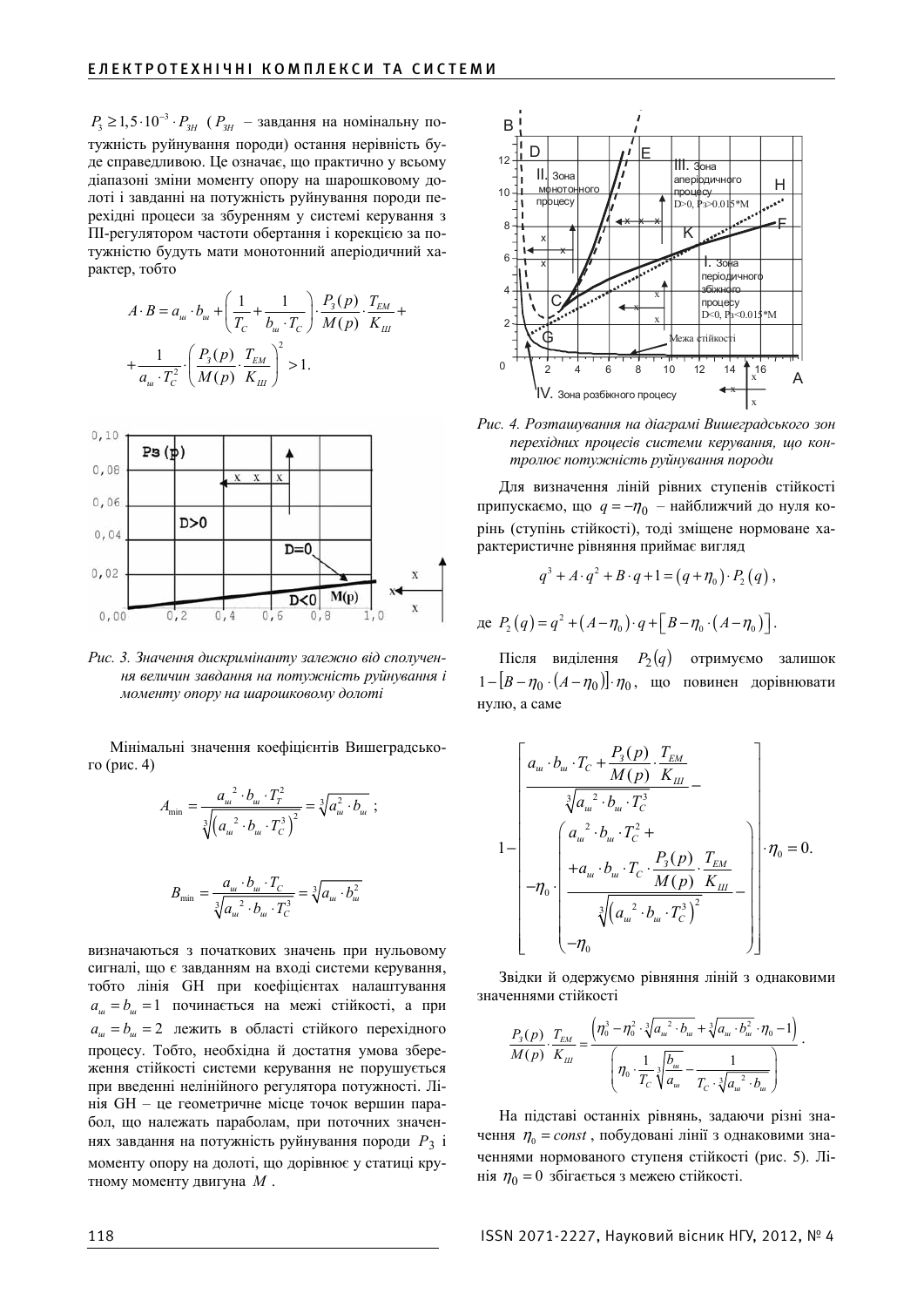Як виходить із розташування ліній з однаковими значеннями ступеня стійкості, практично при всіх сполученнях значень  $P_3(p)$  *i*  $M_c(p)$  система керування з корекцією за моментом опору на шарошковому долоті є стійкою. В області нестійкості сполучення значень  $P_3(p)$  *i*  $M_c(p)$  у реально працюючій привідній системі не зустрічаються.



Рис. 5. Розташування ліній однакових значень ступе**нів** стійкості

Моделювання динаміки роботи системи керування з нелінійною корекцією за завданням потужності підтвердило правильність прийнятих рішень, рис. 6. Перехідний процес у системі керування з нелінійною корекцією став більш монотонним, ніж у системі, замкненій за каналом електромагнітної потужності, і в системі з динамічною корекцією регулятора потужності.



*Puc. 6. Осцилограми зміни статичного моменту М<sub>с</sub>, κрутного моменту М*<sub>*κ*Ρ</sub>, частоти обертання ω, *потужності привідної системи Р у системі з* нелінійною корекиією

Висновки та напрям подальших досліджень. Запропоновано та проаналізовано систему керування потоком потужності в зоні вибою, в якій застосована корекція сигналу з виходу задавача інтенсивності на вхід регулятора частоти обертання сигналом, пропорційним моменту опору. Така корекція збільшує демпфуючу здатність усієї системи керування. Система керування дозволяє автоматично переходити від режиму керування з підтримкою частоти обертання постава до режиму з підтримкою потоку механічної потужності на шарошковому долоті в зоні вибою в залежності від міцності гірської породи, що буриться.

При замиканні у привідній системі обертання постава зовнішнього контуру регулювання за потужністю реалізується алгоритм керування процесом шарошкового буріння, при якому забезпечуються параболічні механічні характеристики на долоті при руйнуванні міцних гірських порід. Це призводить до роботи шарошкового долота в режимі ресурсозбереження.

Подальші дослідження будуть спрямовані на вивчення впливу піддатливості бурового постава на динамічні процеси контурів потужності, частоти обертання постава.

## **ɋɩɢɫɨɤ ɥɿɬɟɪɚɬɭɪɢ / References**

1. Пивняк Г.Г. Управление приводом вращения става шарошечного бурения на основе асимптотического идентификатора состояния / Г.Г. Пивняк, А.С. Бешта, В.С. Хилов. // Электротехника. – 2004. – №6. – С. 23–26.

Pivnyak, G.G., Beshta, A.S. and Khilov, V.S. (2004), "Control of the rotation drive of the roller bit boring rod on basis of the asymptotic identifier of the state", *Electrotekhnika*, no.6, pp. 23–26.

2. Півняк Г.Г. Принципи побудови системи керування електроприводом обертання ставу верстата шарошечного буріння / Г.Г. Півняк, О.С. Бешта, В.С. Хілов. // Вісник НТУ "XIII". – 2003. – №10. – Т.1. – С. 141–143.

Pivnyak, G.G., Beshta, A.S. and Khilov, V.S. (2003), "The principles of construction of the control system of rotation electric drive of the roller-bit", *Visnyk NTU "KhPI"*, no.10, vol.1, pp. 141–143.

3. Хилов В.С. Опыт применения частотноуправляемых приводов в буровых станках карьеров Украины / В.С. Хилов, А.С. Бешта, В.Т. Заика. // Горн. инфор.-аналит. бюл. - 2004. - №10. - С. 285-289.

Khilov, V.S., Beshta, A.S. and Zaika, V.T. (2004), "The experience of frequency-controled drives application in the roller-bits in the Ukrainian open-cast mines", *Mining infor.-analyt. Bulletin*, no.10, pp. 285–289.

4. Хілов В.С. Використання принципів модального керування з естіматором для регулювання приводом обертання бурового верстата / В.С. Хілов. // Наук. вісник НГУ. – Дніпропетровськ, 2004. – №1. – С. 84–88.

Khilov, V.S. (2004), "The use of the of modal control principles with estimator for regulation of the rotation drive of the roller bit", *Naukovyi visnyk Natsionalnoho hirnychoho universytetu*, no.1, pp. 84–88.

Цель. Определение качественных и количественных показателей системы управления мощностью на шарошечном долоте.

Методы. В основу исследований положены апробированные методы: частотного анализа, дифференциального анализа, операционного исчисления, теории матриц и матричных преобразований, теории автоматического регулирования многоконтурными системами, декомпозиции.

Результаты. Предложена и проанализирована система управления потоком мощности в зоне забоя, в которой применена коррекция сигнала с выхода задатчика интенсивности на вход регулятора частоты вращения сигналом, пропорциональным моменту сопротивления.